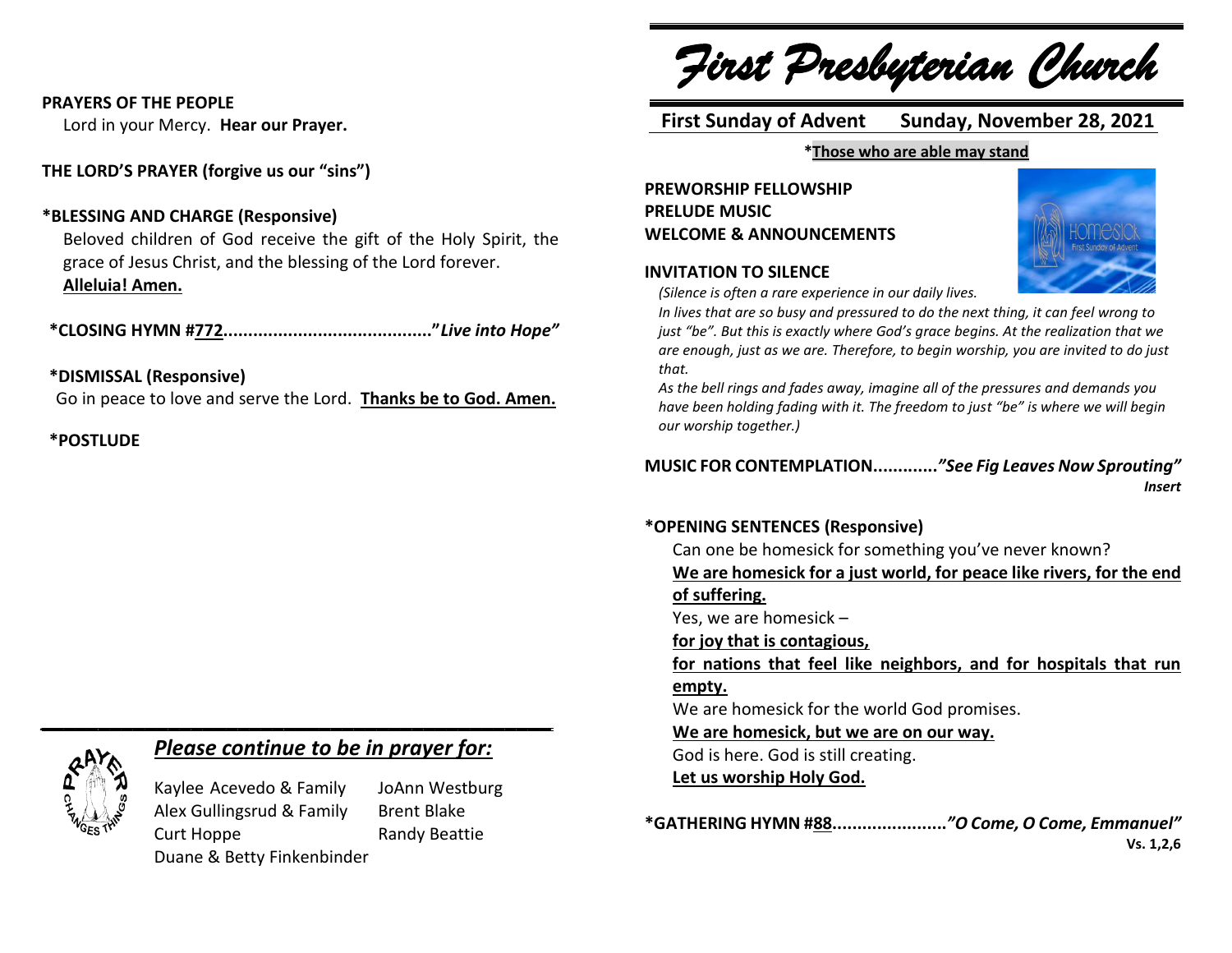#### **CANDLE LIGHTING LITURGY**

- A: We hope for a world where all are fed.
- B: We hope for a world with more bridges than walls.
- A: We hope for a world with wide open doors.
- B: We hope for a world with contagious laughter.
- A: We hope for a world where trees grow tall, and creeks run clean.
- B: We hope for a world where all people feel at home in their bodies, in the church, in their physical homes.
- A: We hope for that world.
- B: We long for that world.
- A: We are homesick for that world.

B: So today we light the candle of hope because hope keeps our hearts alive as we wait.

- A: May this light be a reminder that the wait is always worth it.
- B: We are close to home. May we carry hope with us. Amen.

## **KYRIE**

*(Please join us in the "Kyrie", an ancient song that mirrors the words people used to cry out to Jesus for healing in the scriptures. In Greek they mean, "Lord, have mercy". The church has sung these words for thousands of years as prayer and to prepare our hearts for confession.)*

| Kyrie Eleison (Lord have mercy)     | <b>Kyrie Eleison</b>   |
|-------------------------------------|------------------------|
| Christe Eleison (Christ have mercy) | <b>Christe Eleison</b> |
| Kyrie Eleison (Lord have mercy)     | <b>Kyrie Eleison</b>   |

# **CONFESSION OF NEED (Responsive)**

Gracious God,

We find ourselves with two options every day -

**Stay homesick for the world you had in mind, or to allow cynicism to win.**

Do we hope against hope, or do we throw in the towel?

## **Do we insist on a better world, or do we assume it's impossible? Forgive us for the days when cynicism wins.**

Forgive us for numbing our homesick hurt instead of using it to fuel a better world. Kindle in us a hope that won't let go. Gratefully we pray.

#### **KYRIE**

*Kyrie Eleison (Lord have mercy) Kyrie Eleison Christe Eleison (Christ have mercy) Christe Eleison Kyrie Eleison (Lord have mercy) Kyrie Eleison*

#### **SILENCE FOR CONFESSION AND RESTING IN GOD'S GRACE**

#### **DECLARATION OF GRACE (Responsive)**

Family of faith, even when we throw in the towel, even when we give up on hope, God does not give up on us. We are loved. We are claimed. We are invited closer to God's home. So, hear and trust this good news: There is room for us in God's house, and nothing can separate us from that love. We are claimed. We are forgiven. We are welcomed home.

**Thanks be to God! Amen!**

*Insert*

#### **\*SHARING THE PEACE OF CHRIST**

The Peace of Christ be with you! **And Also, with you!** Let us share a sign of God's peace with one another.



#### **PRAYER FOR ILLUMINATION**

#### **SCRIPTURE**

- **FIRST READING ..................................1 Thessalonians 3:9-13 (pg 218)** *Leader: The Word of the Lord.* **People: Thanks be to God!**
- **SECOND READING.............................................Luke 21:25-36 (pg 87)** *Leader: The Word of the Lord.* **People: Praise to You, O Christ**
- **SERMON Some Of Us Are Homesick Because Home Left Us** *Rev. Michael Ozaki*

# **SILENCE FOR REFLECTION**

**\*HYMN OF THE DAY #105 .......................................***"People Look East" Vs. 1,2,5*

#### **Amen.**